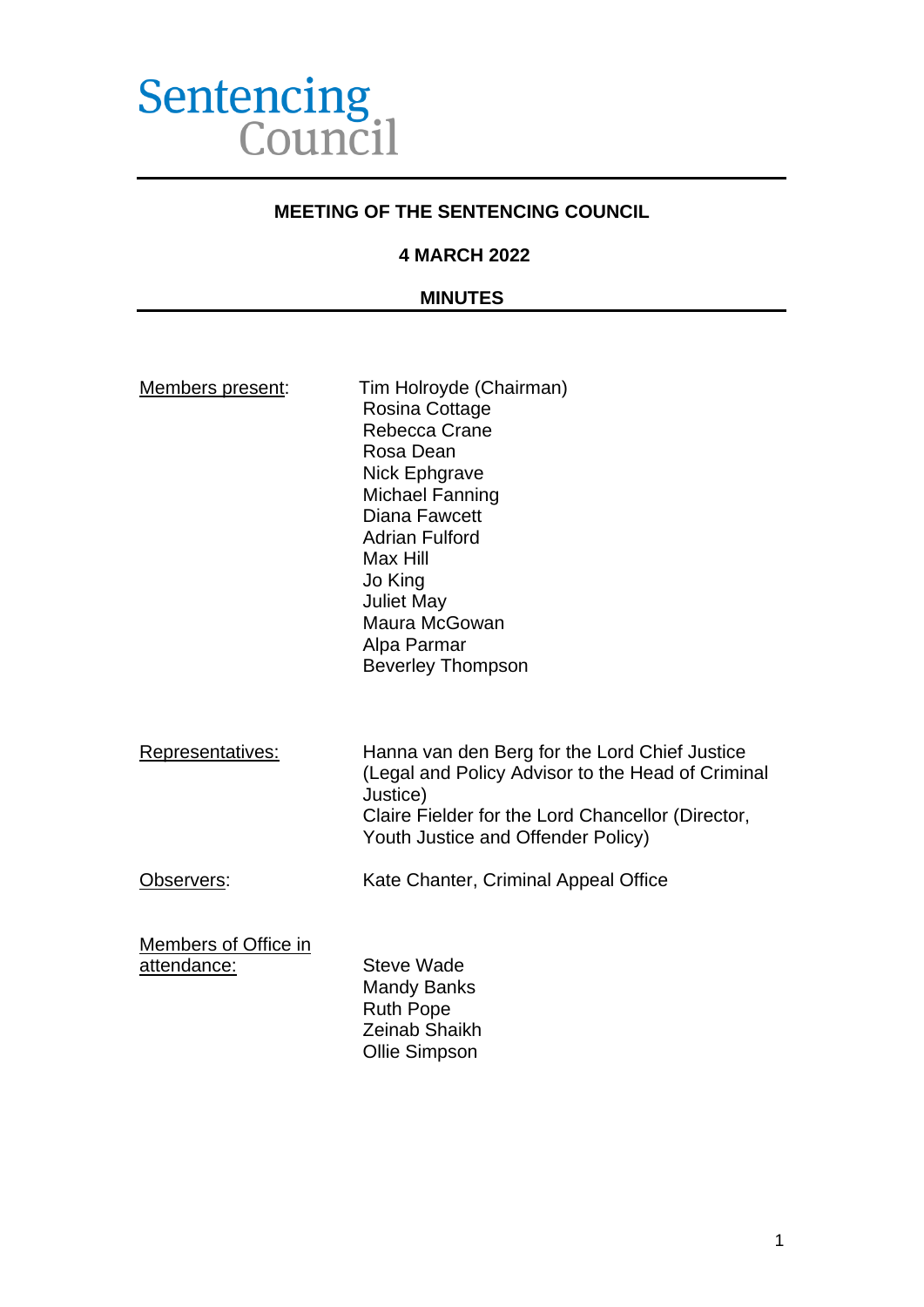# **1. MINUTES OF LAST MEETING**

1.1 The minutes from the meeting of 28 January 2022 were agreed.

# **2. MATTERS ARISING**

2.1 The Chairman welcomed members to the first hybrid meeting of the Council after two years of fully remote meetings and noted that this was likely to be the format for the next few months.

## **3. DISCUSSION ON MOTORING – PRESENTED BY OLLIE SIMPSON, OFFICE OF THE SENTENCING COUNCIL**

3.1 The Council considered sentencing levels for dangerous and careless driving offences, draft guidelines for motoring offences committed whilst disqualified, unlicensed and uninsured, and a draft quideline for the offence of wanton or furious driving, which can be charged for incidents involving bicycles

## **4. DISCUSSION ON ANIMAL CRUELTY – PRESENTED BY ZEINAB SHAIKH, OFFICE OF THE SENTENCING COUNCIL**

- 4.1 The Council signed off revised guidelines for animal cruelty offences under sections 4-9 of the Animal Welfare Act 2006, for public consultation in the spring. The Council confirmed it was broadly content with proposed updates to step 1 factors and to splitting the guideline into two, with one guideline covering section 4-8 offences and the other covering the section 9 offence.
- 4.2 The Council also considered a draft resource assessment to accompany the proposed guidelines at consultation

## **5. DISCUSSION ON BURGLARY – PRESENTED BY MANDY BANKS, OFFICE OF THE SENTENCING COUNCIL**

- 5.1 The Council discussed the draft guidelines for the final time ahead of publication of the definitive guidelines in the spring. The Council reviewed all the changes that had been made to the guidelines following consideration of the consultation responses, and agreed a couple of further minor amendments.
- 5.2 The Council also considered a draft of the resource assessment which would accompany publication of the guidelines, and made some slight changes.

## **6. DISCUSSION ON TOTALITY – PRESENTED BY RUTH POPE, OFFICE OF THE SENTENCING COUNCIL**

6.1 The Council agreed proposed changes to the format of the Totality guideline in which the examples were placed in dropdown boxes and